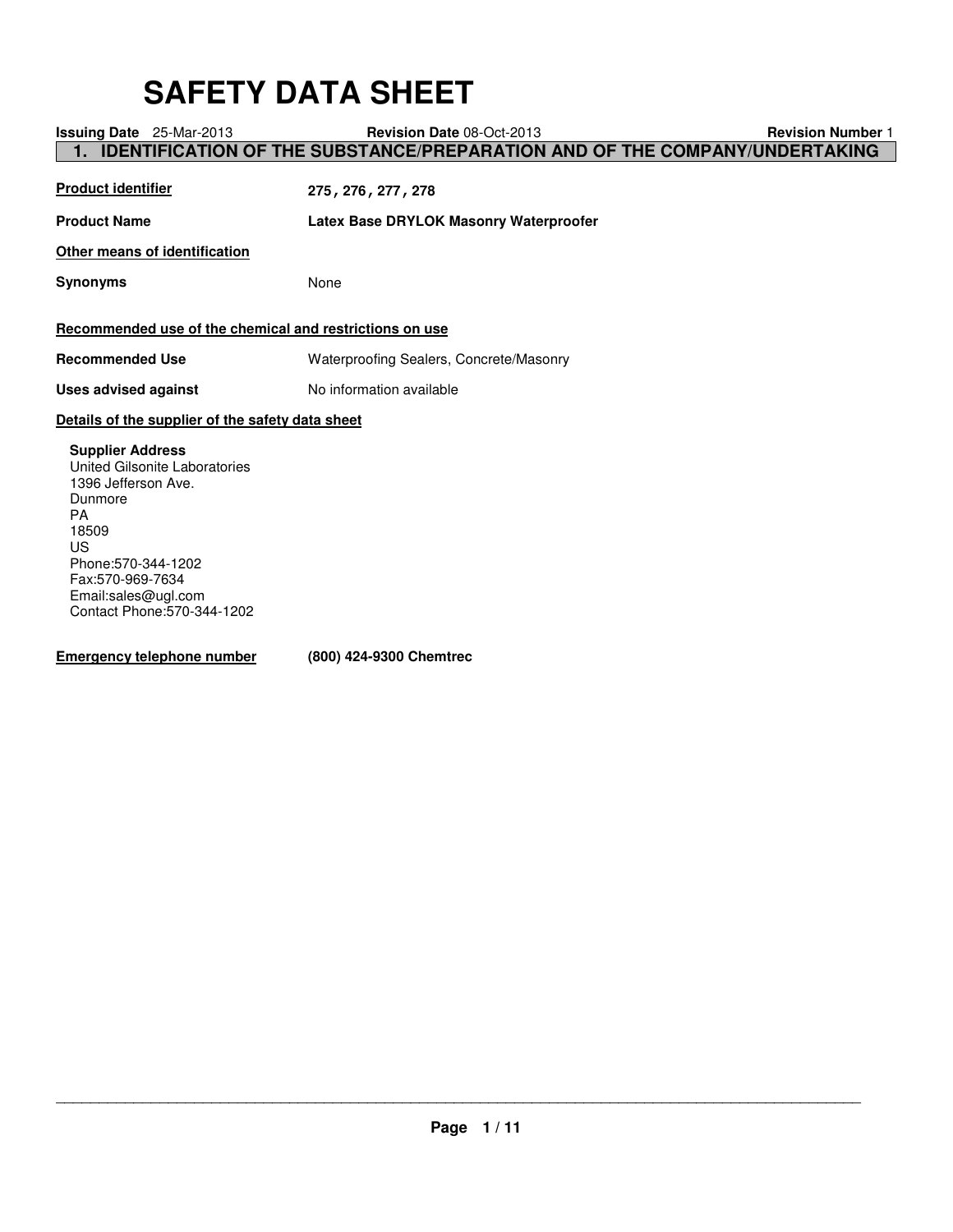#### \_\_\_\_\_\_\_\_\_\_\_\_\_\_\_\_\_\_\_\_\_\_\_\_\_\_\_\_\_\_\_\_\_\_\_\_\_\_\_\_\_\_\_\_\_\_\_\_\_\_\_\_\_\_\_\_\_\_\_\_\_\_\_\_\_\_\_\_\_\_\_\_\_\_\_\_\_\_\_\_\_\_\_\_\_\_\_\_\_\_\_\_\_ **2. HAZARDS IDENTIFICATION**

## **Classification**

This chemical is considered hazardous by the 2012 OSHA Hazard Communication Standard (29 CFR 1910.1200).

| Acute toxicity - Oral                              | Category 4  |
|----------------------------------------------------|-------------|
| Acute toxicity - Inhalation (Vapors)               | Category 4  |
| Serious eye damage/eye irritation                  | Category 2  |
| Carcinogenicity                                    | Category 1A |
| Reproductive toxicity                              | Category 2  |
| Specific target organ toxicity (repeated exposure) | Category 2  |

#### **GHS Label elements, including precautionary statements**

#### **Emergency Overview**

| <b>Signal word</b>                                                                                                                                                                                                                                      | Danger                       |              |
|---------------------------------------------------------------------------------------------------------------------------------------------------------------------------------------------------------------------------------------------------------|------------------------------|--------------|
| <b>Hazard statements</b><br>Harmful if swallowed<br>Harmful if inhaled<br>Causes serious eye irritation<br>May cause cancer<br>Suspected of damaging fertility or the unborn child<br>May cause damage to organs through prolonged or repeated exposure |                              |              |
|                                                                                                                                                                                                                                                         |                              |              |
|                                                                                                                                                                                                                                                         |                              |              |
| <b>Appearance Color</b><br><b>Precautionary Statements - Prevention</b><br>Obtain special instructions before use                                                                                                                                       | <b>Physical State</b> Liquid | Odor Ammonia |

Do not handle until all safety precautions have been read and understood Use personal protective equipment as required Wash face, hands and any exposed skin thoroughly after handling Do not eat, drink or smoke when using this product Use only outdoors or in a well-ventilated area Do not breathe dust/fume/gas/mist/vapors/spray

#### **Precautionary Statements - Response**

IF exposed or concerned: Get medical advice/attention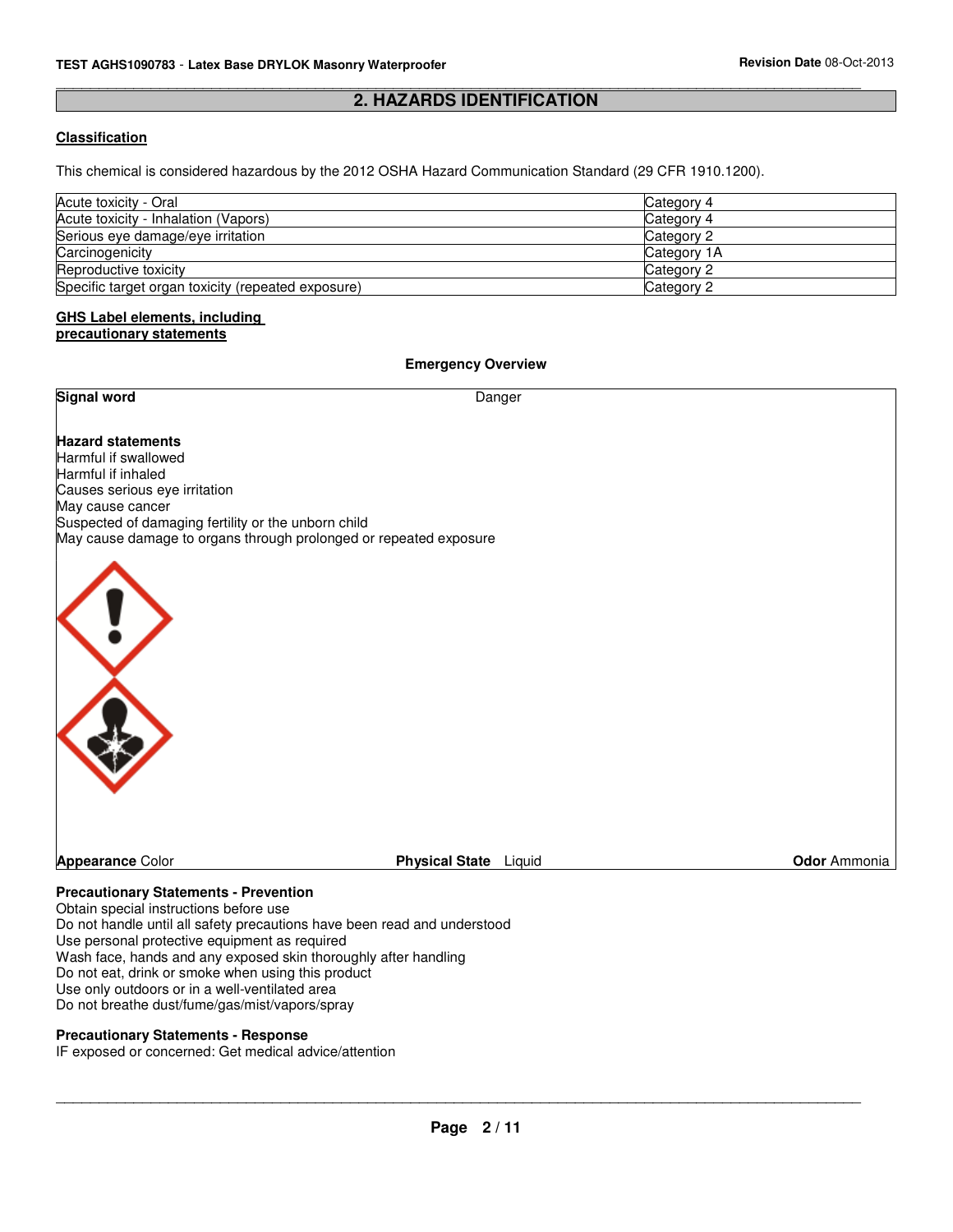#### **TEST AGHS1090783** - **Latex Base DRYLOK Masonry Waterproofer Revision Date** 08-Oct-2013

#### **Inhalation**

IF INHALED: Remove victim to fresh air and keep at rest in a position comfortable for breathing

#### **Ingestion**

IF SWALLOWED: Call a POISON CENTER or doctor/physician if you feel unwell Rinse mouth

#### **Precautionary Statements - Storage**

Store locked up

#### **Precautionary Statements - Disposal**

Dispose of contents/container to an approved waste disposal plant

#### **Hazards not otherwise classified (HNOC)**

Not Applicable

#### **Other information**

• Harmful to aquatic life with long lasting effects

**Interactions with Other Chemicals** No information available.

## **3. COMPOSITION/INFORMATION ON INGREDIENTS**

\_\_\_\_\_\_\_\_\_\_\_\_\_\_\_\_\_\_\_\_\_\_\_\_\_\_\_\_\_\_\_\_\_\_\_\_\_\_\_\_\_\_\_\_\_\_\_\_\_\_\_\_\_\_\_\_\_\_\_\_\_\_\_\_\_\_\_\_\_\_\_\_\_\_\_\_\_\_\_\_\_\_\_\_\_\_\_\_\_\_\_\_\_

| <b>Chemical Name</b>               | <b>CAS-No</b>  | Weight %  | <b>Trade Secret</b> |
|------------------------------------|----------------|-----------|---------------------|
| Quartz                             | 14808-60-7     | $15 - 40$ |                     |
| Limestone                          | 1317-65-3      | 15 - 40   |                     |
| Mica                               | 12001-26-2     | $5 - 10$  |                     |
| Diethylene glycol monomethyl ether | $111 - 77 - 3$ | $3 - i$   |                     |
| Titanium dioxide                   | 13463-67-7     | $3 - 7$   |                     |

\* The exact percentage (concentration) of composition has been withheld as a trade secret

## **4. FIRST AID MEASURES**

#### **First aid measures**

| <b>General Advice</b>             | Show this safety data sheet to the doctor in attendance. Immediate medical attention is<br>required.                                                                                                                                                                         |
|-----------------------------------|------------------------------------------------------------------------------------------------------------------------------------------------------------------------------------------------------------------------------------------------------------------------------|
| <b>Eye Contact</b>                | If symptoms persist, call a physician. Rinse immediately with plenty of water, also under the<br>eyelids, for at least 15 minutes. Remove contact lenses, if applicable, and continue flushing.<br>Keep eye wide open while rinsing. Do not rub affected area.               |
| <b>Skin Contact</b>               | Wash skin with soap and water. In the case of skin irritation or allergic reactions see a<br>physician.                                                                                                                                                                      |
| <b>Inhalation</b>                 | Move to fresh air. If symptoms persist, call a physician. If breathing has stopped, contact<br>emergency medical services immediately. If not breathing, give artificial respiration. Avoid<br>breathing dust.                                                               |
| Ingestion                         | Do NOT induce vomiting. Rinse mouth. Clean mouth with water and afterwards drink plenty of<br>water. Never give anything by mouth to an unconscious person. Get medical attention.                                                                                           |
| <b>Protection of First-aiders</b> | Avoid contact with skin, eyes and clothing. Use personal protective equipment. For personal<br>protection see Section 8. Ensure that medical personnel are aware of the material(s) involved,<br>and take precautions to protect themselves. Avoid breathing vapors or mists |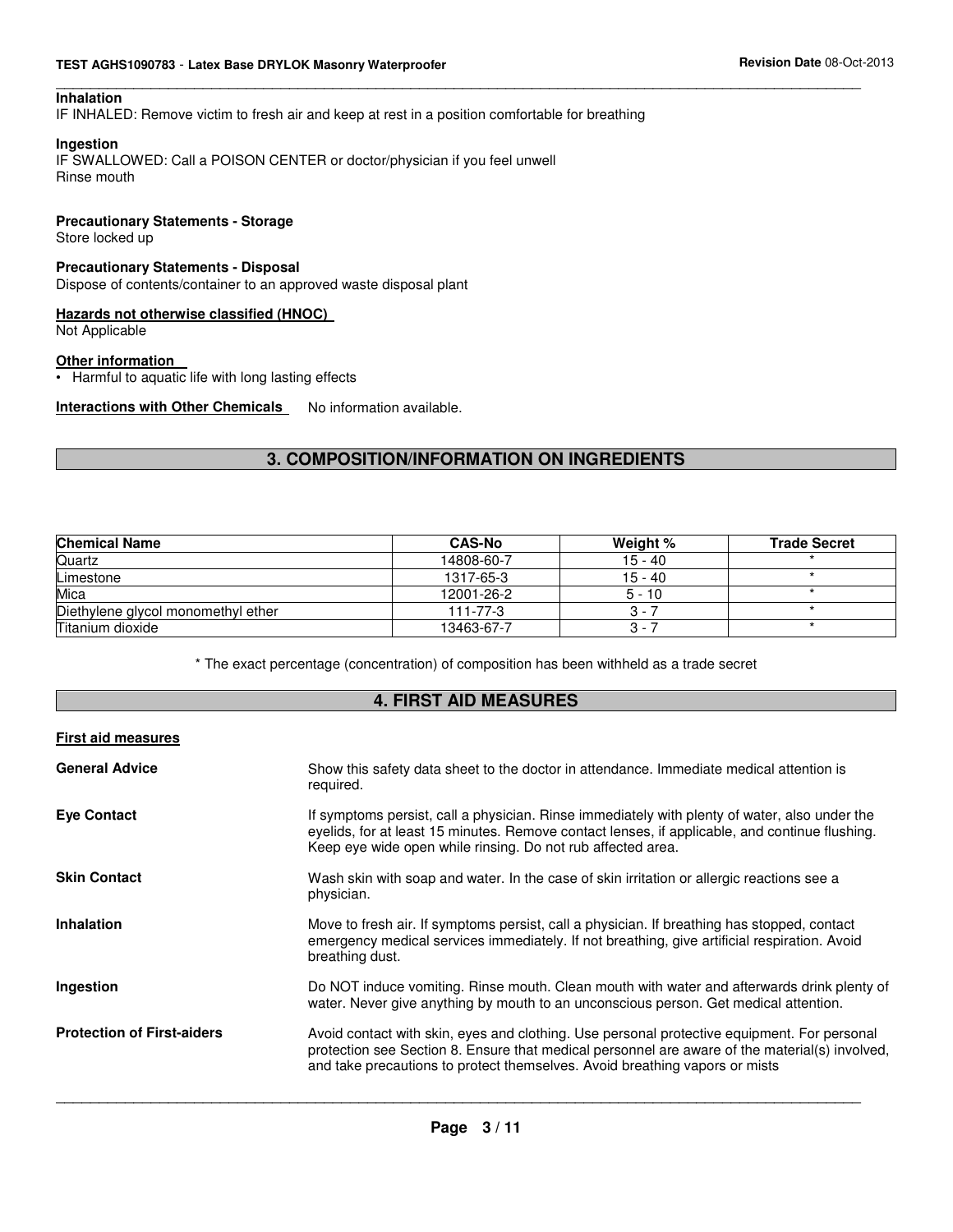## **Most important symptoms and effects, both acute and delayed Most Important Symptoms/Effects** Burning sensation. Coughing and/ or wheezing. Difficulty in breathing. **Indication of any immediate medical attention and special treatment needed Notes to Physician** Treat symptomatically. **5. FIRE-FIGHTING MEASURES Suitable Extinguishing Media** Use extinguishing measures that are appropriate to local circumstances and the surrounding environment. **Unsuitable Extinguishing Media** CAUTION: Use of water spray when fighting fire may be inefficient. **Specific Hazards Arising from the Chemical** No information available **Uniform Fire Code** Irritant: Liquid Toxic: Liquid **Hazardous Combustion Products**  Carbon oxides. **Explosion Data Sensitivity to Mechanical Impact No Sensitivity to Static Discharge Moments Protective Equipment and Precautions for Firefighters** As in any fire, wear self-contained breathing apparatus pressure-demand, MSHA/NIOSH (approved or equivalent) and full protective gear.

\_\_\_\_\_\_\_\_\_\_\_\_\_\_\_\_\_\_\_\_\_\_\_\_\_\_\_\_\_\_\_\_\_\_\_\_\_\_\_\_\_\_\_\_\_\_\_\_\_\_\_\_\_\_\_\_\_\_\_\_\_\_\_\_\_\_\_\_\_\_\_\_\_\_\_\_\_\_\_\_\_\_\_\_\_\_\_\_\_\_\_\_\_

## **6. ACCIDENTAL RELEASE MEASURES**

## **Personal precautions, protective equipment and emergency procedures**

| <b>Personal Precautions</b>                          | Avoid contact with skin, eyes and clothing. Use personal protective equipment. Ensure<br>adequate ventilation. Evacuate personnel to safe areas. Avoid breathing vapors or mists |
|------------------------------------------------------|----------------------------------------------------------------------------------------------------------------------------------------------------------------------------------|
| <b>Other Information</b>                             | Refer to protective measures listed in Sections 7 and 8.                                                                                                                         |
| <b>Environmental precautions</b>                     |                                                                                                                                                                                  |
| <b>Environmental Precautions</b>                     | Refer to protective measures listed in Sections 7 and 8.                                                                                                                         |
| Methods and material for containment and cleaning up |                                                                                                                                                                                  |
| <b>Methods for Containment</b>                       | Prevent further leakage or spillage if safe to do so.                                                                                                                            |
| <b>Methods for Cleaning Up</b>                       | Dam up. Soak up with inert absorbent material. Pick up and transfer to properly labeled<br>containers.                                                                           |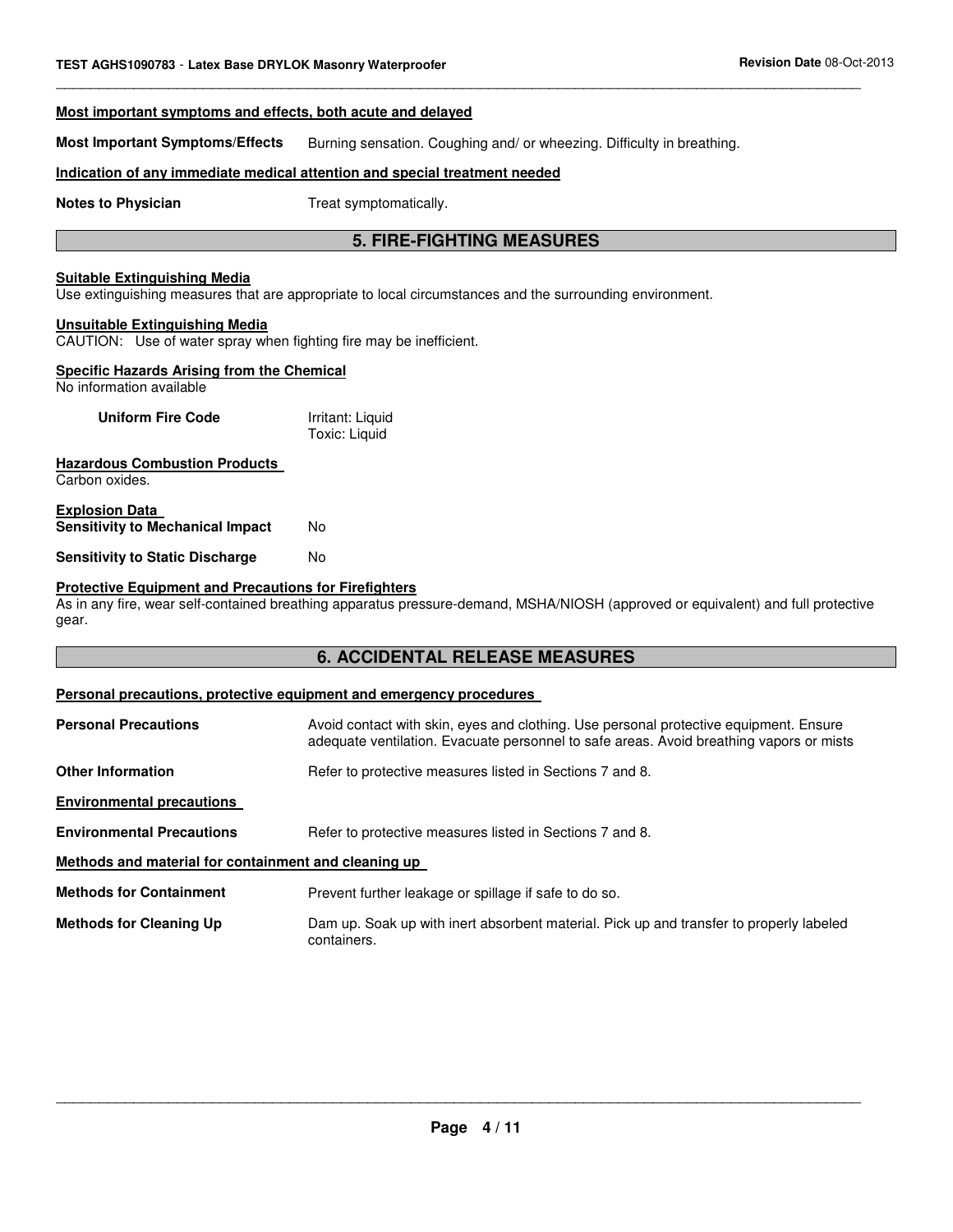#### \_\_\_\_\_\_\_\_\_\_\_\_\_\_\_\_\_\_\_\_\_\_\_\_\_\_\_\_\_\_\_\_\_\_\_\_\_\_\_\_\_\_\_\_\_\_\_\_\_\_\_\_\_\_\_\_\_\_\_\_\_\_\_\_\_\_\_\_\_\_\_\_\_\_\_\_\_\_\_\_\_\_\_\_\_\_\_\_\_\_\_\_\_ **7. HANDLING AND STORAGE**

#### **Precautions for safe handling**

Handling **Handle in accordance with good industrial hygiene and safety practice. Avoid contact with skin,** eyes and clothing. Do not eat, drink or smoke when using this product. Remove and wash contaminated clothing before re-use. Avoid breathing vapors or mists. Ensure adequate ventilation. In case of insufficient ventilation, wear suitable respiratory equipment.

## **Conditions for safe storage, including any incompatibilities**

**Storage** Keep containers tightly closed in a dry, cool and well-ventilated place. Keep out of the reach of children. Store locked up.

**Incompatible Products** None known based on information supplied.

## **8. EXPOSURE CONTROLS/PERSONAL PROTECTION**

#### **Control parameters**

#### **Exposure Guidelines**

| <b>Chemical Name</b> | <b>ACGIH TLV</b>                                       | <b>OSHA PEL</b>                               | <b>NIOSH IDLH</b>                           |
|----------------------|--------------------------------------------------------|-----------------------------------------------|---------------------------------------------|
| Quartz               | TWA: $0.025 \,\mathrm{mag/m^3}$<br>respirable fraction | TWA: $0.1 \text{ mg/m}^3$ (vacated)           | IDLH: 50 mg/m <sup>3</sup> respirable dust  |
| 14808-60-7           |                                                        |                                               | TWA: 0.05 mg/m <sup>3</sup> respirable dust |
| Limestone            |                                                        | TWA: $15 \text{ mg/m}^3$                      | TWA: 5 $mg/m3$ respirable dust              |
| 1317-65-3            |                                                        | TWA: $5 \text{ mg/m}^3$                       | TWA: 10 $mg/m3$ total dust                  |
|                      |                                                        | (vacated) TWA: 15 mg/m <sup>3</sup>           |                                             |
|                      |                                                        | (vacated) TWA: 5 mg/m <sup>3</sup>            |                                             |
| Mica                 | TWA: $3 \text{ mg/m}^3$                                | TWA: 20 mppcf (<1% crystalline silica)        | IDLH: 1500 mg/m <sup>3</sup> containing <1% |
| 12001-26-2           |                                                        | $3 \text{ mg/m}^3$ (vacated)                  | quartz                                      |
|                      |                                                        |                                               | TWA: 3 $mg/m3$ respirable dust              |
| Titanium dioxide     | TWA: 10 mg/m <sup>3</sup>                              | TWA: 15 $mg/m3$ total dust                    | IDLH: 5000 mg/m <sup>3</sup>                |
| 13463-67-7           |                                                        | (vacated) TWA: $10 \text{ mg/m}^3$ total dust |                                             |

 ACGIH TLV: American Conference of Governmental Industrial Hygienists - Threshold Limit Value. OSHA PEL: Occupational Safety and Health Administration - Permissible Exposure Limits. NIOSH IDLH: Immediately Dangerous to Life or Health.

**Other Exposure Guidelines** Vacated limits revoked by the Court of Appeals decision in AFL-CIO v. OSHA, 965 F.2d 962 (11th Cir., 1992).

#### **Appropriate engineering controls**

| <b>Engineering Measures</b> | Showers             |
|-----------------------------|---------------------|
|                             | Eyewash stations    |
|                             | Ventilation systems |

#### **Individual protection measures, such as personal protective equipment**

| <b>Eye/Face Protection</b>      | If splashes are likely to occur, wear: Safety glasses with side-shields. None required for<br>consumer use.                                                                                                                                                                                        |
|---------------------------------|----------------------------------------------------------------------------------------------------------------------------------------------------------------------------------------------------------------------------------------------------------------------------------------------------|
| <b>Skin and Body Protection</b> | Wear protective gloves/clothing.                                                                                                                                                                                                                                                                   |
| <b>Respiratory Protection</b>   | No protective equipment is needed under normal use conditions. If exposure limits are<br>exceeded or irritation is experienced, ventilation and evacuation may be required.                                                                                                                        |
| <b>Hygiene Measures</b>         | Handle in accordance with good industrial hygiene and safety practice. Do not eat, drink or<br>smoke when using this product. Avoid contact with skin, eyes and clothing. Wear suitable<br>gloves and eye/face protection. Wash hands before breaks and immediately after handling the<br>product. |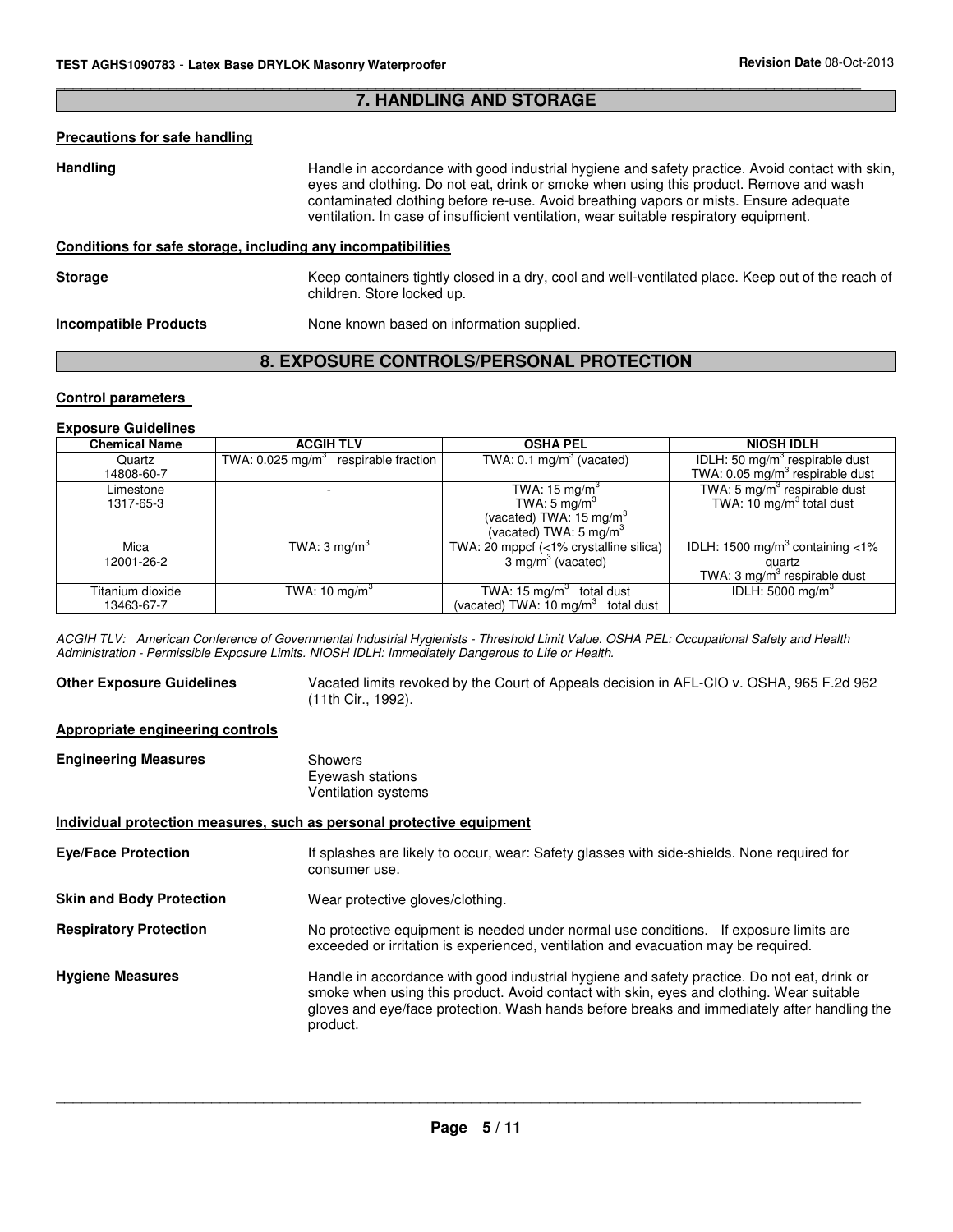#### **9. PHYSICAL AND CHEMICAL PROPERTIES**

\_\_\_\_\_\_\_\_\_\_\_\_\_\_\_\_\_\_\_\_\_\_\_\_\_\_\_\_\_\_\_\_\_\_\_\_\_\_\_\_\_\_\_\_\_\_\_\_\_\_\_\_\_\_\_\_\_\_\_\_\_\_\_\_\_\_\_\_\_\_\_\_\_\_\_\_\_\_\_\_\_\_\_\_\_\_\_\_\_\_\_\_\_

## **Physical and Chemical Properties**

| <b>Physical State</b> | Liauid                   |                       |           |
|-----------------------|--------------------------|-----------------------|-----------|
| Appearance            | Color                    | Odor                  | Ammonia   |
| Color                 | No information available | <b>Odor Threshold</b> | No inform |

| Property                                                 | Values            |
|----------------------------------------------------------|-------------------|
| рH                                                       | 9.5               |
| Melting/freezing point                                   | No data available |
| <b>Boiling Point/Range</b>                               | 100℃ / 212°F      |
| <b>Flash Point</b>                                       | 5001C / 9034F     |
| <b>Evaporation rate</b>                                  | No data available |
| Flammability (solid, gas)                                | No data available |
| <b>Flammability Limits in Air</b>                        |                   |
| <b>Upper flammability limit</b>                          | No data available |
| Lower flammability limit                                 | No data available |
| Vapor pressure                                           | No data available |
| Vapor density                                            | No data available |
| <b>Specific Gravity</b>                                  | No data available |
| <b>Water Solubility</b>                                  | Soluble in water. |
| Solubility in other solvents                             | No data available |
| Partition coefficient: n-octanol/water No data available |                   |
| <b>Autoignition temperature</b>                          | No data available |
| Decomposition temperature                                | No data available |
| <b>Kinematic viscosity</b>                               | No data available |
| <b>Dynamic viscosity</b>                                 | No data available |
| <b>Explosive Properties</b>                              | No data available |
| <b>Oxidizing Properties</b>                              | No data available |
|                                                          |                   |
| <b>Other Information</b>                                 |                   |
| <b>Softening Point</b>                                   | No data available |
| <b>VOC Content (%)</b>                                   | No data available |

**VOC Content (%)** No data available

Liquid<br>Color

**Remarks/ Method** None known **None known None known None known None known None known** 

**None known None known None known None known None known None known None known None known None known None known** 

**Color** No information available **Odor Threshold** No information available

## **10. STABILITY AND REACTIVITY**

#### **Reactivity**

No data available.

#### **Chemical stability**

Stable under recommended storage conditions.

#### **Possibility of Hazardous Reactions**

None under normal processing.

#### **Hazardous Polymerization**

Hazardous polymerization does not occur.

## **Conditions to avoid**

Excessive heat.

## **Incompatible materials**

None known based on information supplied.

#### **Hazardous Decomposition Products**

Carbon oxides.

## **11. TOXICOLOGICAL INFORMATION**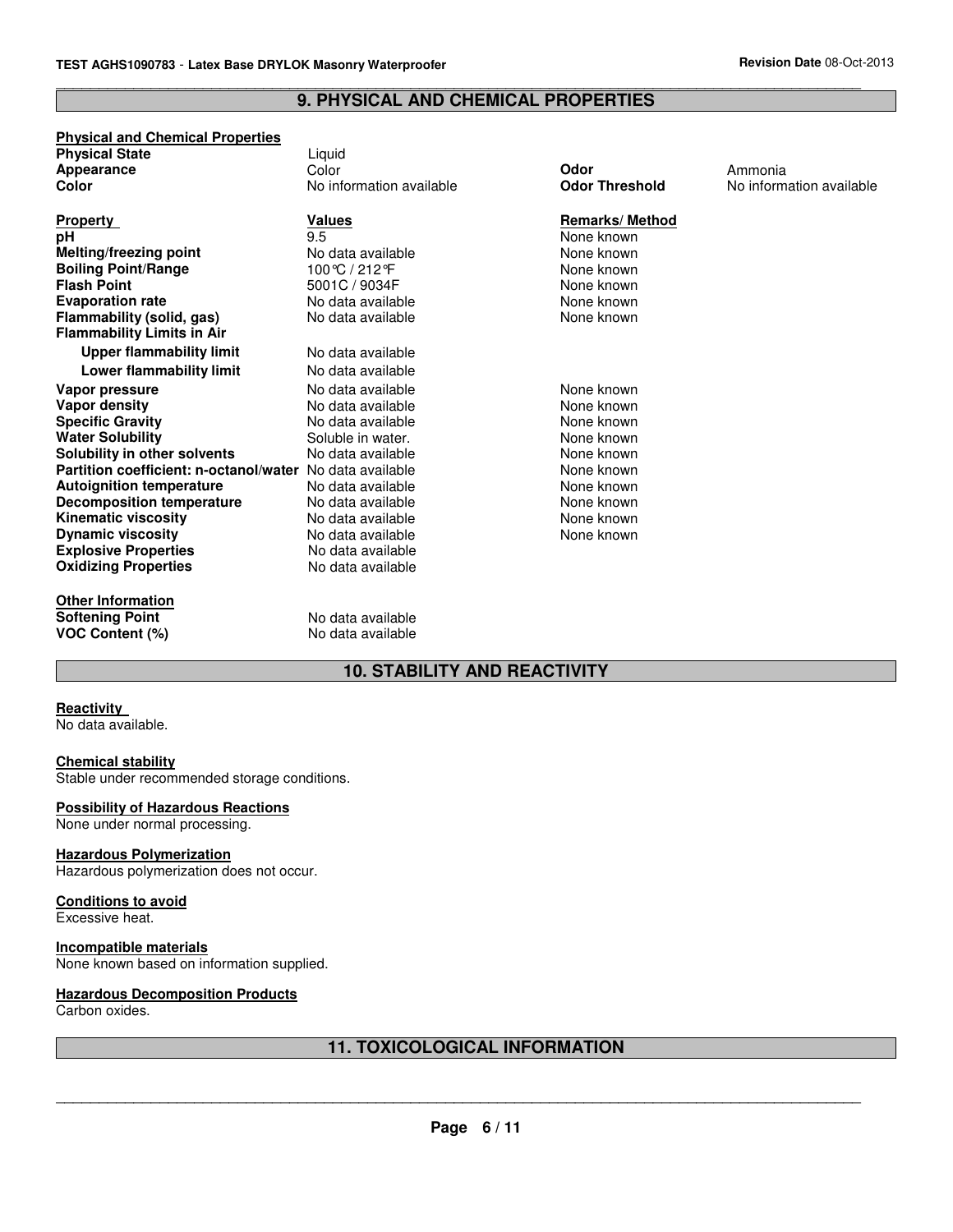#### **11. TOXICOLOGICAL INFORMATION**

\_\_\_\_\_\_\_\_\_\_\_\_\_\_\_\_\_\_\_\_\_\_\_\_\_\_\_\_\_\_\_\_\_\_\_\_\_\_\_\_\_\_\_\_\_\_\_\_\_\_\_\_\_\_\_\_\_\_\_\_\_\_\_\_\_\_\_\_\_\_\_\_\_\_\_\_\_\_\_\_\_\_\_\_\_\_\_\_\_\_\_\_\_

## **Information on likely routes of exposure**

#### **Product Information**

| <b>Inhalation</b>   | There is no data available for this product. May cause irritation of respiratory tract. Harmful by<br>inhalation. (based on components)                                                                                                                          |
|---------------------|------------------------------------------------------------------------------------------------------------------------------------------------------------------------------------------------------------------------------------------------------------------|
| <b>Eve Contact</b>  | There is no data available for this product. Expected to be an irritant based on components.<br>May cause redness, itching, and pain. May cause temporary eye irritation.                                                                                        |
| <b>Skin Contact</b> | There is no data available for this product. May cause irritation. Prolonged contact may cause<br>redness and irritation.                                                                                                                                        |
| Ingestion           | There is no data available for this product. Ingestion may cause irritation to mucous<br>membranes. Ingestion may cause gastrointestinal irritation, nausea, vomiting and diarrhea.<br>Harmful if swallowed. (based on components). May be harmful if swallowed. |

| <b>Chemical Name</b> | LD50 Oral               | <b>LD50 Dermal</b> | <b>LC50 Inhalation</b> |
|----------------------|-------------------------|--------------------|------------------------|
| Quartz               | Rat<br>$= 500$ mg/kg    |                    |                        |
| 14808-60-7           |                         |                    |                        |
| Titanium dioxide     | 10000 mg/kg<br>$'$ Rat) |                    |                        |
| 13463-67-7           |                         |                    |                        |

#### **Information on toxicological effects**

**Symptoms** May cause redness and tearing of the eyes. Coughing and/ or wheezing.

#### **Delayed and immediate effects as well as chronic effects from short and long-term exposure**

**Sensitization** No information available.

**Mutagenic Effects** No information available.

**Carcinogenicity** The table below indicates whether each agency has listed any ingredient as a carcinogen.

| <b>Chemical Name</b> | <b>ACGIH</b> | <b>IARC</b> | <b>NTP</b> | <b>OSHA</b> |
|----------------------|--------------|-------------|------------|-------------|
| Quartz               | A2           | Group∵      | Known      | . .         |
| 14808-60-7           |              |             |            |             |
| Titanium dioxide     |              | Group 2B    |            | . .         |
| 13463-67-7           |              |             |            |             |

 **ACGIH: (American Conference of Governmental Industrial Hygienists)** A2 - Suspected Human Carcinogen  **IARC: (International Agency for Research on Cancer)**  Group 1 - Carcinogenic to Humans Group 2B - Possibly Carcinogenic to Humans Group 3 - Not Classifiable as to Carcinogenicity in Humans  **NTP: (National Toxicity Program)** Known - Known Carcinogen  **OSHA: (Occupational Safety & Health Administration)** X - Present **Reproductive Toxicity Contains a known or suspected reproductive toxin.** 

**STOT - single exposure** No information available. **STOT - repeated exposure** Causes damage to organs through prolonged or repeated exposure. Based on classification criteria from the 2012 OSHA Hazard Communication Standard (29 CFR 1910.122), this product has been determined to cause systemic target organ toxicity from chronic or repeated exposure. (STOT RE). If this product is a mixture, the classification is not based on toxicology studies for this product, but is based solely on toxicology studies for ingredients found within this product. More detailed substance and/or ingredient information may be provided in the other sections of this SDS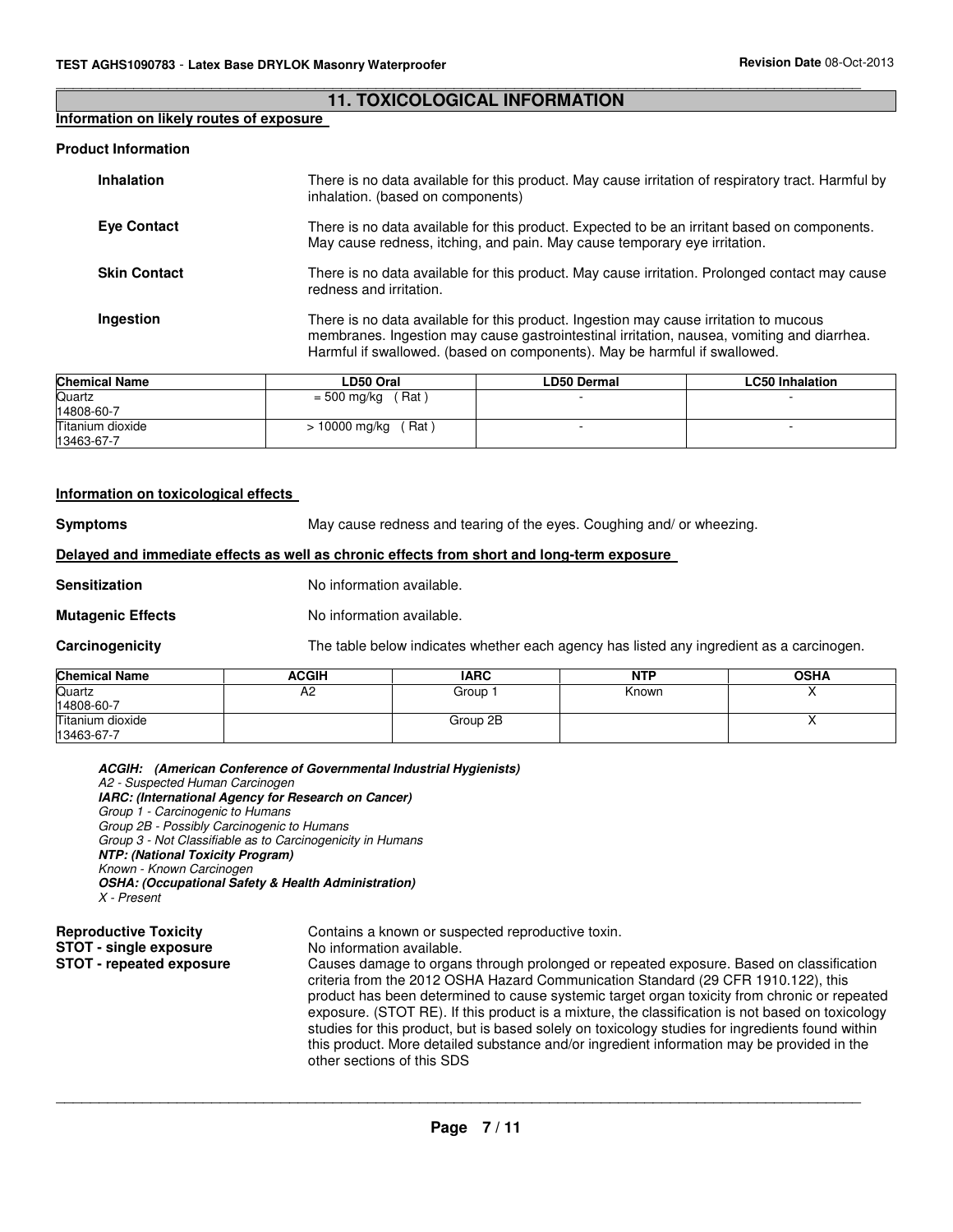| <b>Chronic Toxicity</b>     | No known effect based on information supplied. Contains a known or suspected carcinogen<br>Contains a known or suspected reproductive toxin Possible risks of irreversible effects. Avoid<br>repeated exposure. Prolonged exposure may cause chronic effects. Titanium dioxide has been<br>classified by the International Agency for Research on Cancer (IARC) as possibly carcinogenic |
|-----------------------------|------------------------------------------------------------------------------------------------------------------------------------------------------------------------------------------------------------------------------------------------------------------------------------------------------------------------------------------------------------------------------------------|
|                             | to humans (Group 2B) by inhalation. May cause adverse liver effects.                                                                                                                                                                                                                                                                                                                     |
| <b>Target Organ Effects</b> | Eyes. Respiratory system. Skin. Gastrointestinal tract (GI). Reproductive system. Lungs.<br>Kidney. Liver.                                                                                                                                                                                                                                                                               |
| <b>Aspiration Hazard</b>    | No information available.                                                                                                                                                                                                                                                                                                                                                                |

#### **Numerical measures of toxicity Product Information**

**The following values are calculated based on chapter 3.1 of the GHS document ATEmix (oral)** 170.00 mg/kg **ATEmix (inhalation-vapor)** 10.90ATEmix

## **12. ECOLOGICAL INFORMATION**

#### **Ecotoxicity**

Harmful to aquatic life with long lasting effects.

#### **Persistence and Degradability**

No information available.

### **Bioaccumulation**

No information available.

### **Other Adverse Effects**

No information available.

## **13. DISPOSAL CONSIDERATIONS**

| Waste treatment methods       |                                                                                                                                                                                                                                                                                                                                                                                                                                                                                                                                |
|-------------------------------|--------------------------------------------------------------------------------------------------------------------------------------------------------------------------------------------------------------------------------------------------------------------------------------------------------------------------------------------------------------------------------------------------------------------------------------------------------------------------------------------------------------------------------|
| <b>Waste Disposal Methods</b> | This material, as supplied, is not a hazardous waste according to Federal regulations (40 CFR<br>261). This material could become a hazardous waste if it is mixed with or otherwise comes in<br>contact with a hazardous waste, if chemical additions are made to this material, or if the<br>material is processed or otherwise altered. Consult 40 CFR 261 to determine whether the<br>altered material is a hazardous waste. Consult the appropriate state, regional, or local<br>regulations for additional requirements. |
| <b>Contaminated Packaging</b> | Dispose of in accordance with local regulations.                                                                                                                                                                                                                                                                                                                                                                                                                                                                               |

#### **California Hazardous Waste Codes** 331

## **14. TRANSPORT INFORMATION**

| DOT        | <b>Proper Shipping Name</b><br><b>Hazard Class</b> | NOT REGULATED<br>NON REGULATED<br>N/A |
|------------|----------------------------------------------------|---------------------------------------|
| <b>TDG</b> |                                                    | Not regulated                         |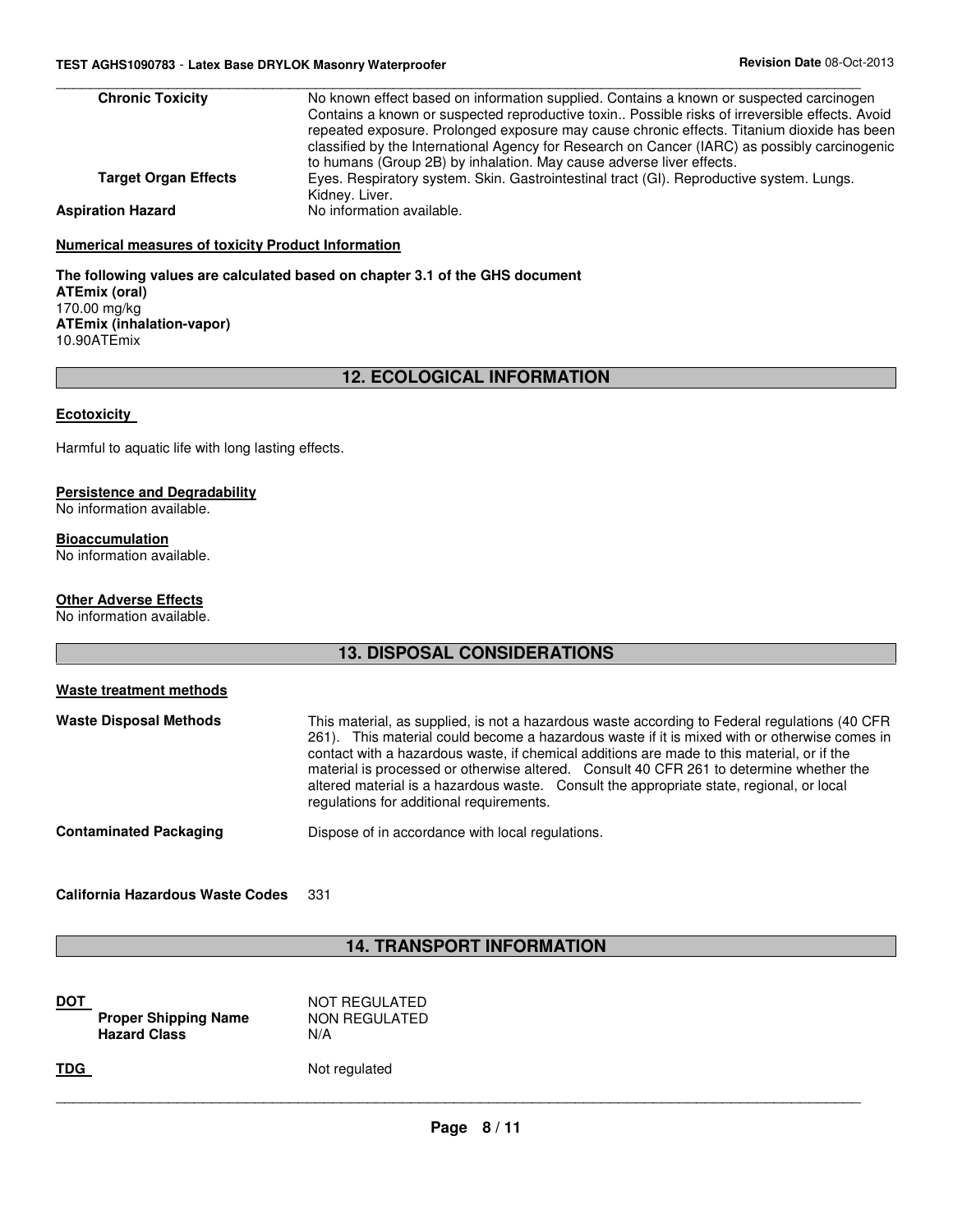#### **14. TRANSPORT INFORMATION**

\_\_\_\_\_\_\_\_\_\_\_\_\_\_\_\_\_\_\_\_\_\_\_\_\_\_\_\_\_\_\_\_\_\_\_\_\_\_\_\_\_\_\_\_\_\_\_\_\_\_\_\_\_\_\_\_\_\_\_\_\_\_\_\_\_\_\_\_\_\_\_\_\_\_\_\_\_\_\_\_\_\_\_\_\_\_\_\_\_\_\_\_\_

|                                                            | <b>DEAII</b><br>4 E .                        |
|------------------------------------------------------------|----------------------------------------------|
| ADN                                                        | Not regulated                                |
| ADR                                                        | Not regulated                                |
| <b>RID</b>                                                 | Not regulated                                |
| <b>IMDG/IMO</b><br><b>Hazard Class</b>                     | Not regulated<br>N/A                         |
| IATA<br><b>Proper Shipping Name</b><br><b>Hazard Class</b> | Not regulated<br><b>NON REGULATED</b><br>N/A |
| <b>ICAO</b>                                                | Not regulated                                |
| MEX                                                        | Not regulated                                |

## **15. REGULATORY INFORMATION**

#### **International Inventories**

TSCA Complies DSL **All components are listed either on the DSL or NDSL**.

**TSCA** - United States Toxic Substances Control Act Section 8(b) Inventory **DSL/NDSL** - Canadian Domestic Substances List/Non-Domestic Substances List

#### **U.S. Federal Regulations**

#### **SARA 313**

Section 313 of Title III of the Superfund Amendments and Reauthorization Act of 1986 (SARA). This product contains a chemical or chemicals which are subject to the reporting requirements of the Act and Title 40 of the Code of Federal Regulations, Part 372:

| <b>Chemical Name</b>                                                    | <b>CAS-No</b> | Weight % | `AD.<br>0.40<br>Threshold<br>Values<br>70 |
|-------------------------------------------------------------------------|---------------|----------|-------------------------------------------|
| <b>Diethy</b><br>77.0<br>.<br>ether<br>l monomethvl<br>lene alvcol<br>. | --            |          | . .                                       |

## **SARA 311/312 Hazard Categories**

| <b>Acute Health Hazard</b>               | Yes. |
|------------------------------------------|------|
| <b>Chronic Health Hazard</b>             | Yes  |
| <b>Fire Hazard</b>                       | No   |
| <b>Sudden Release of Pressure Hazard</b> | N٥   |
| <b>Reactive Hazard</b>                   | N٥   |

#### **Clean Water Act**

This product does not contain any substances regulated as pollutants pursuant to the Clean Water Act (40 CFR 122.21 and 40 CFR 122.42).

#### **CERCLA**

This material, as supplied, does not contain any substances regulated as hazardous substances under the Comprehensive Environmental Response Compensation and Liability Act (CERCLA) (40 CFR 302) or the Superfund Amendments and Reauthorization Act (SARA) (40 CFR 355). There may be specific reporting requirements at the local, regional, or state level pertaining to releases of this material.

#### **U.S. State Regulations**

#### **California Proposition 65**

This product contains the following Proposition 65 chemicals: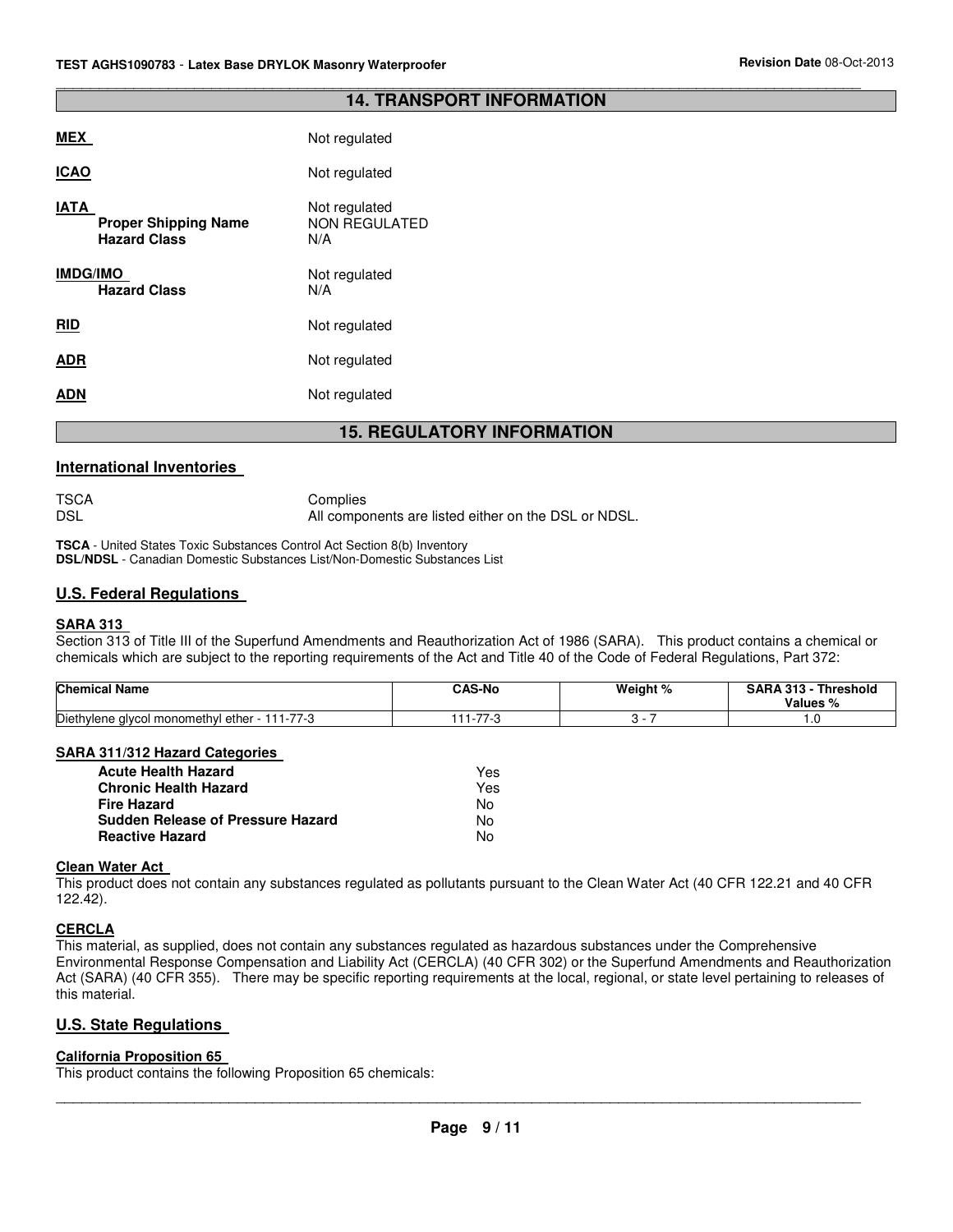| <b>Chemical Name</b>                                             | California P<br>Prop. 65 |
|------------------------------------------------------------------|--------------------------|
| $\sim$ $\sim$ $\sim$<br>l 3463-67-7<br>dioxide -<br>ıtan<br>າເມm |                          |
| 4808-60-<br>Juart <sup>-</sup><br>L                              | Carcinogen               |

\_\_\_\_\_\_\_\_\_\_\_\_\_\_\_\_\_\_\_\_\_\_\_\_\_\_\_\_\_\_\_\_\_\_\_\_\_\_\_\_\_\_\_\_\_\_\_\_\_\_\_\_\_\_\_\_\_\_\_\_\_\_\_\_\_\_\_\_\_\_\_\_\_\_\_\_\_\_\_\_\_\_\_\_\_\_\_\_\_\_\_\_\_

## **U.S. State Right-to-Know Regulations**

| <b>Chemical Name</b>           | New Jersey | <b>Massachusetts</b>     | Pennsylvania |
|--------------------------------|------------|--------------------------|--------------|
| Mica<br>12001-26-2             |            | $\overline{\phantom{a}}$ |              |
| Limestone<br>1317-65-3         |            |                          |              |
| Titanium dioxide<br>13463-67-7 |            |                          |              |
| Quartz<br>14808-60-7           |            |                          |              |

## **International Regulations**

**Mexico - Grade Slight risk, Grade 1** 

| Chemical Name    | <b>Carcinogen Status</b> | <b>Exposure Limits</b>                |
|------------------|--------------------------|---------------------------------------|
| Quartz           |                          | Mexico: TWA= $0.1 \text{ mg/m}^3$     |
| Limestone        |                          | Mexico: TWA= 10 mg/m <sup>3</sup>     |
|                  |                          | Mexico: $STEL = 20$ mg/m <sup>3</sup> |
| Mica             |                          | Mexico: TWA= $3 \text{ mg/m}^3$       |
| Titanium dioxide |                          | Mexico: TWA= 10 mg/m <sup>3</sup>     |
|                  |                          | Mexico: $STEL = 20$ mg/m <sup>3</sup> |

## **Canada WHMIS Hazard Class** D2A Very toxic materials



## **16. OTHER INFORMATION**

| <b>NFPA</b>                                      | <b>Health Hazard 3</b>                                           | <b>Flammability</b> 0                                        | Instability 0            | <b>Physical and Chemical</b><br>Hazards - |
|--------------------------------------------------|------------------------------------------------------------------|--------------------------------------------------------------|--------------------------|-------------------------------------------|
| <b>HMIS</b><br><b>Chronic Hazard Star Legend</b> | Health Hazard 3*                                                 | <b>Flammability</b> 0<br>*Indicates a chronic health hazard. | <b>Physical Hazard 0</b> | <b>Personal Protection X</b>              |
| <b>Prepared By</b>                               | <b>Product Stewardship</b><br>Latham, NY 12110<br>1-800-572-6501 | 23 British American Blvd.                                    |                          |                                           |
| <b>Issuing Date</b>                              | 25-Mar-2013                                                      |                                                              |                          |                                           |
| <b>Revision Date</b>                             | 08-Oct-2013                                                      |                                                              |                          |                                           |
| <b>Revision Note</b>                             |                                                                  | No information available                                     |                          |                                           |

#### **General Disclaimer**

**The information provided in this Safety Data Sheet is correct to the best of our knowledge, information and belief at the date of its publication. The information given is designed only as a guidance for safe handling, use, processing, storage, transportation, disposal and release and is not to be considered a warranty or quality specification. The information relates only to the specific material designated and may not be valid for such material used in combination with any other materials or in any process, unless specified in the text**